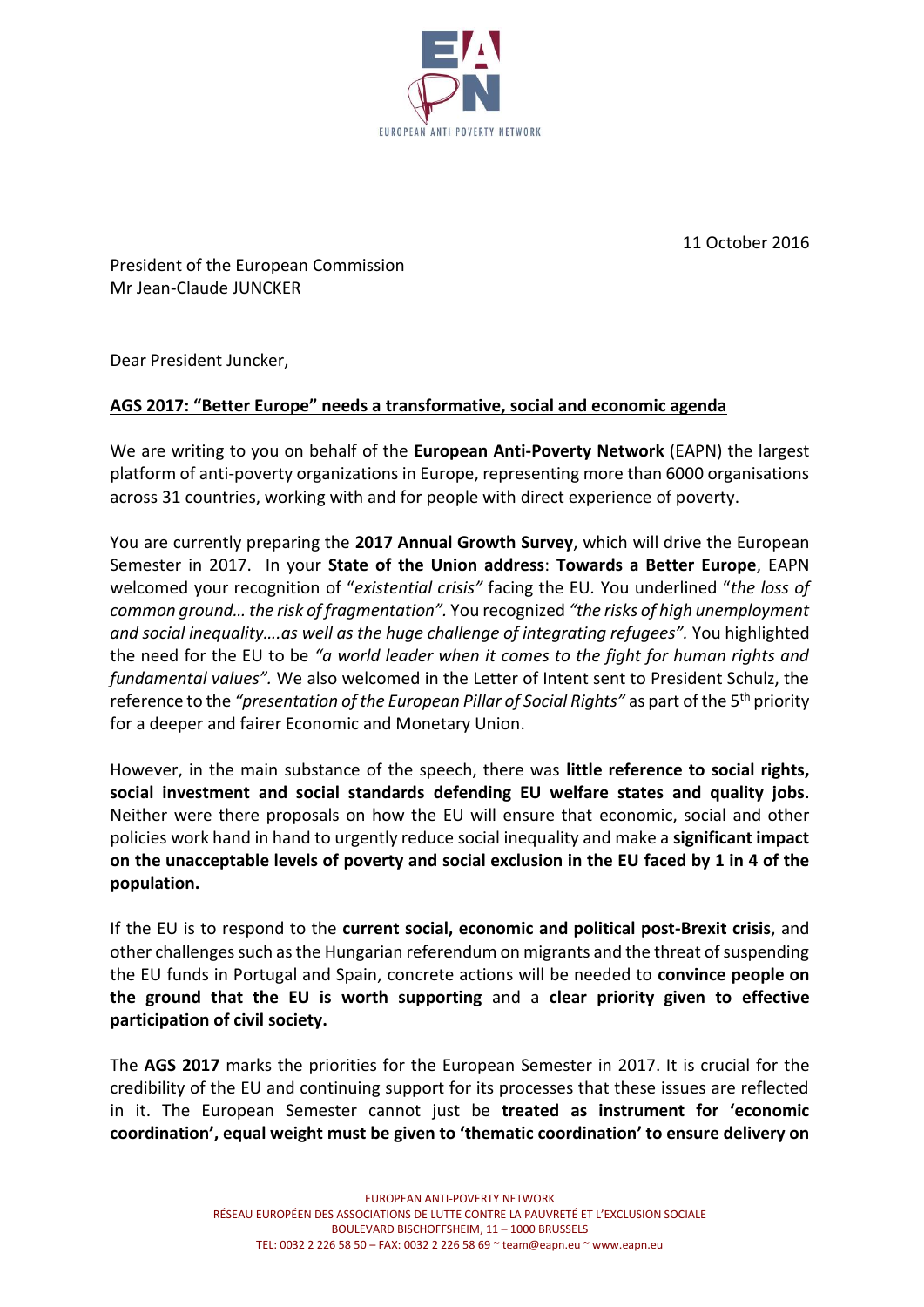

**Europe 2020 goals**, particularly the poverty target, underpinned by real democratic accountability and participation. We urgently call on the European Commission to **reject business as usual** and embrace a **more transformative social and economic agenda**, underpinned by real democratic accountability and participation, starting with the **AGS 2017 priorities**.

EAPN has actively engaged with its members in the European Semester at national and EU level since 2010, in order to get progress on Europe 2020 goals, and in particularly the poverty and social targets. In October, we have now finalized with our members the **EAPN Assessment of the European Semester and the National Reform Programmes 2016**: **What progress for Social Europe?** 

The **main message** from the report is that although there has been a welcome shift away from austerity in several countries, **the European Semester is still moving away from Europe 2020 goals**, prioritizing macroeconomic and fiscal priorities, often to the detriment of poverty reduction and other social goals. Whilst some increased focus is given to the poverty target in sections of the NRPs, the overall priority, within the Semester is low. Strong concerns are raised about the **lack of policy coherence**, **and failure to promote a balanced economic and social agenda that prevents economic policies from undermining social goals**. Although there are some positive examples of progress on anti-poverty and social inclusion strategies, the **lack of a coherent EU integrated strategy to fight poverty** based on access to quality social protection and adequate minimum income schemes, quality services and jobs, is evident. In the NRPs, it is clear that the increasing focus is for Member States to respond to the Country Specific Recommendations rather than a systematic appraisal of all Europe 2020 target areas and concerns. This **undermines the message that the Semester is a key instrument for delivering social goals, and raises serious concerns about whether the EU will show sufficient political will to impact on poverty**.

Although there had been increased positive rhetoric about the importance of civil society engagement, the review of the NRPs indicates that **civil society engagement is generally still given a low priority** in the Semester. Whilst some progress is indicated in a few countries, generally the engagement is of poor quality, with even the better cases of a more structured dialogue and partnership approach struggling to provide concrete examples of real policy impact. While there are some positive examples, **the role of the European Semester Officers** is still not being sufficiently exploited to support and encourage effective stakeholder engagement, particularly of NGOs and the people directly experiencing poverty and social exclusion.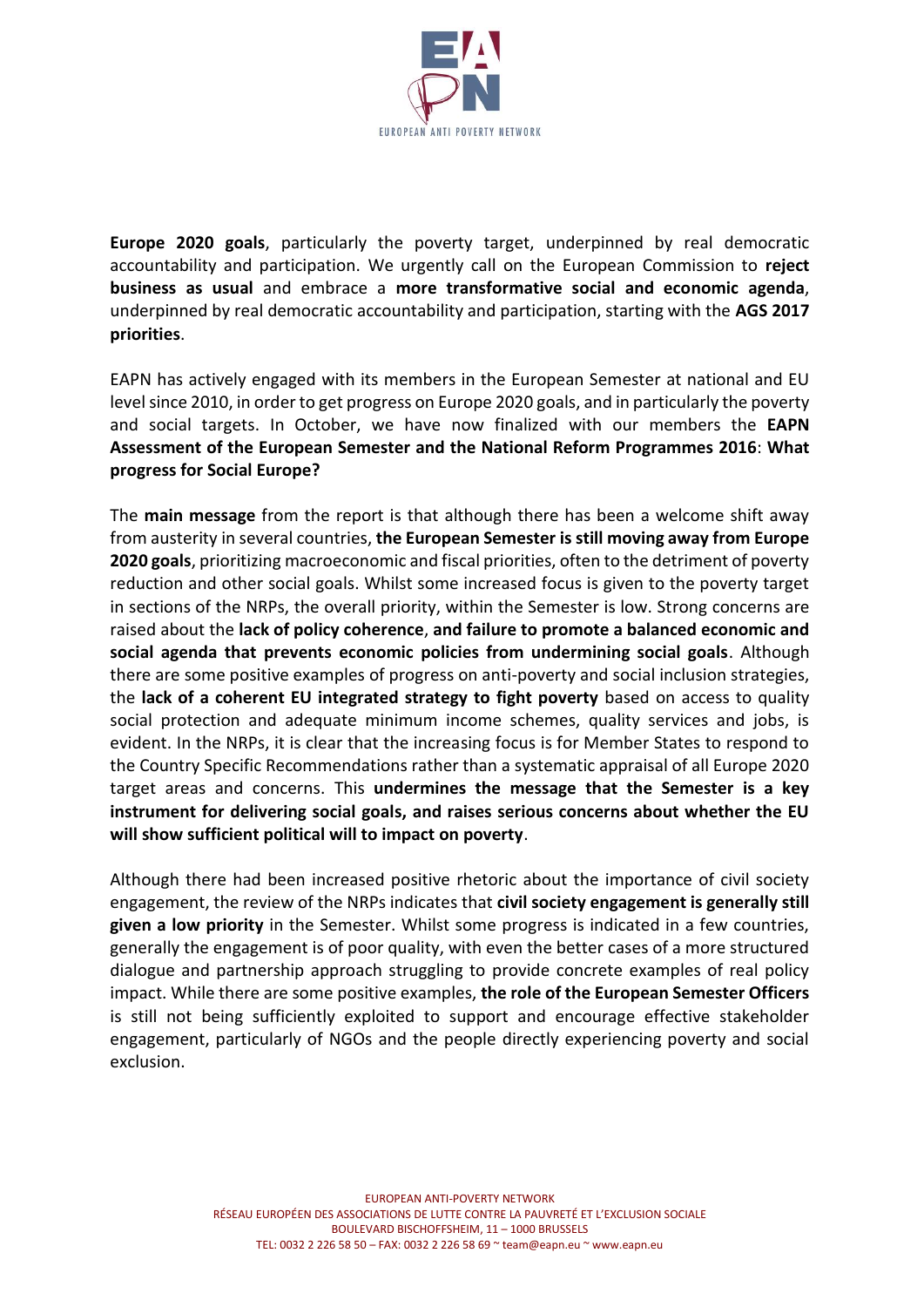

## We highlight **Key Messages for the AGS 2017 to promote 'Better Europe'**

## **1. Propose a transformative, social and economic agenda**

- $\triangleright$  The AGS 2017 must demonstrate a coherent determination to promote an economy that benefits all. This means putting social objectives on a par with macroeconomic priorities, backing policies that contribute to Europe 2020 social goals/targets, implementing social rights as well as preventing policies that generate increased poverty and inequality.
- $\triangleright$  A more effective and transparent, ex-ante and ex-post social impact assessment including through the new Regulatory Scrutiny Board.
- $\triangleright$  This balanced approach must be consistently reflected in the guidance note for the NRPs and at all stages of the Semester, including the Country Reports and CSRs.
- $\triangleright$  An explicit reference should be made to link Europe 2020 and the Sustainable Development Goals 2030 Agenda, setting out a roadmap for how this will be implemented including through the European Semester.
- **2. Demonstrate a clear social dimension: social rights, social investment and social standards, with an EU anti-poverty strategy**
- The 2017 AGS should also include an explicit 'social priority/objective' to rebalance other priorities:
- $\triangleright$  Set out a road map for the implementation and mainstreaming of the European Pillar of Social Rights in all policies;
- $\triangleright$  Recognize that social policy, particularly social protection, is an investment not a cost with potential for disregard as part of MS deficits. Social investment must become an explicit priority in the EFSI;
- $\triangleright$  Underline the need for the EU to establish a level playing field and reduce inequalities between and within MS, through concrete measures and EU frameworks to ensure social standards – e.g. with a Framework Directive on adequate minimum income, and EU framework for minimum living wages and progress on an EU unemployment benefit;
- $\triangleright$  Back the development of an explicit integrated anti-poverty strategy, based on access to quality minimum income and social protection, quality services and jobs, developed together with stakeholders.